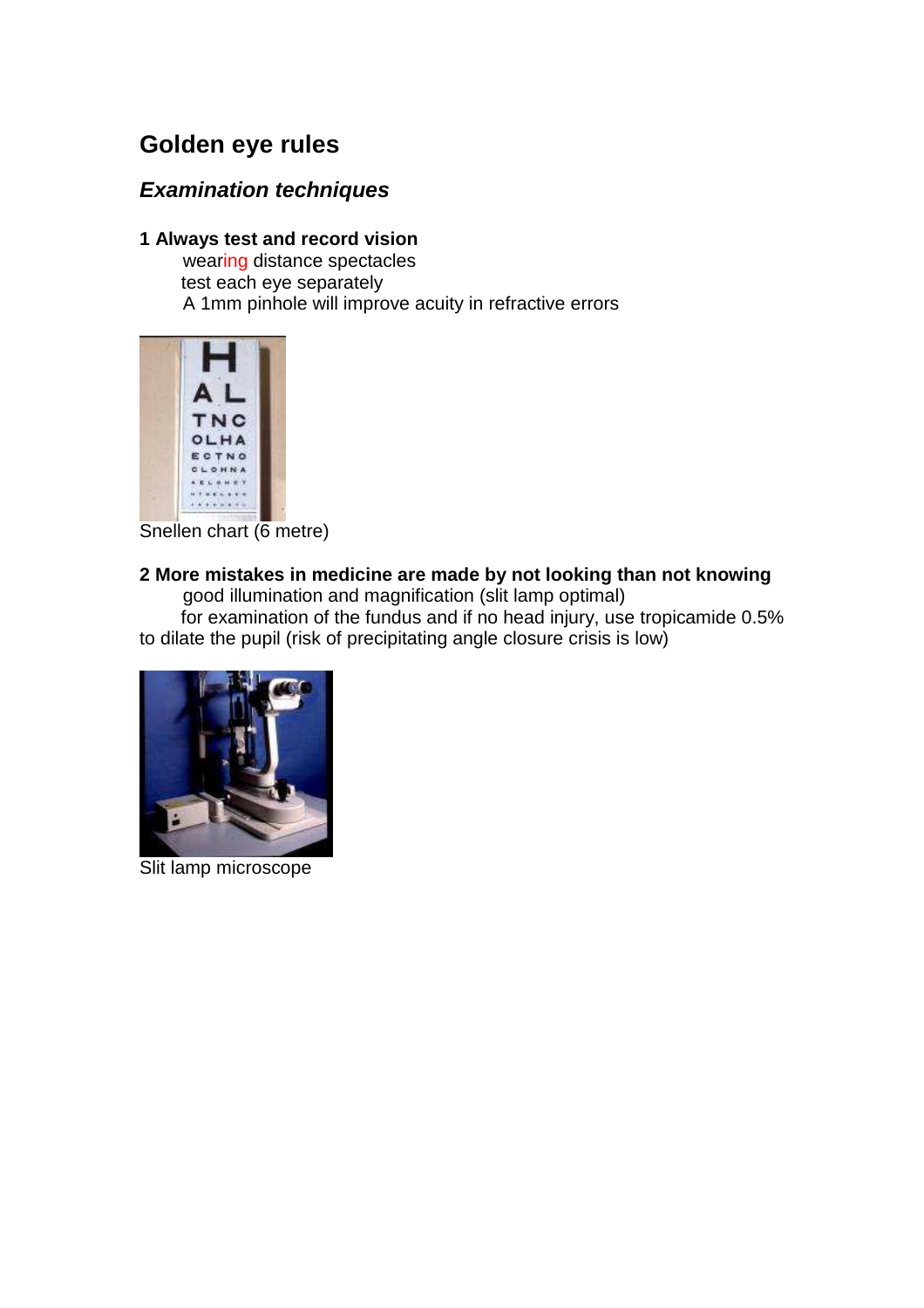### **3 Examine the pupil reflexes if visual acuity is abnormal with no obvious cause**

 a relative afferent pupillary defect suggests an optic nerve defect or a large retinal insult.

 a unilaterally dilated pupil can be the first sign of a third nerve palsy from intracranial aneurysm.

 other causes of abnormal pupils includes drugs, trauma, angle closure glaucoma and uveitis



Iritis: bound down pupil

### **4 Visual field examination can differentiate an eye cause from central cause of vision loss**

 Horizontal defect in glaucoma, branch retinal artery or vein occlusion Bitemporal vertical defect suspect pituitary tumour Homonymous vertical defect suspect intracranial lesion, CVA



Branch artery occlusion

#### **5 no child is too young for an eye exam** check the red-reflex of every newborn refer any suspected squint immediately



Left esotropia: normal red reflex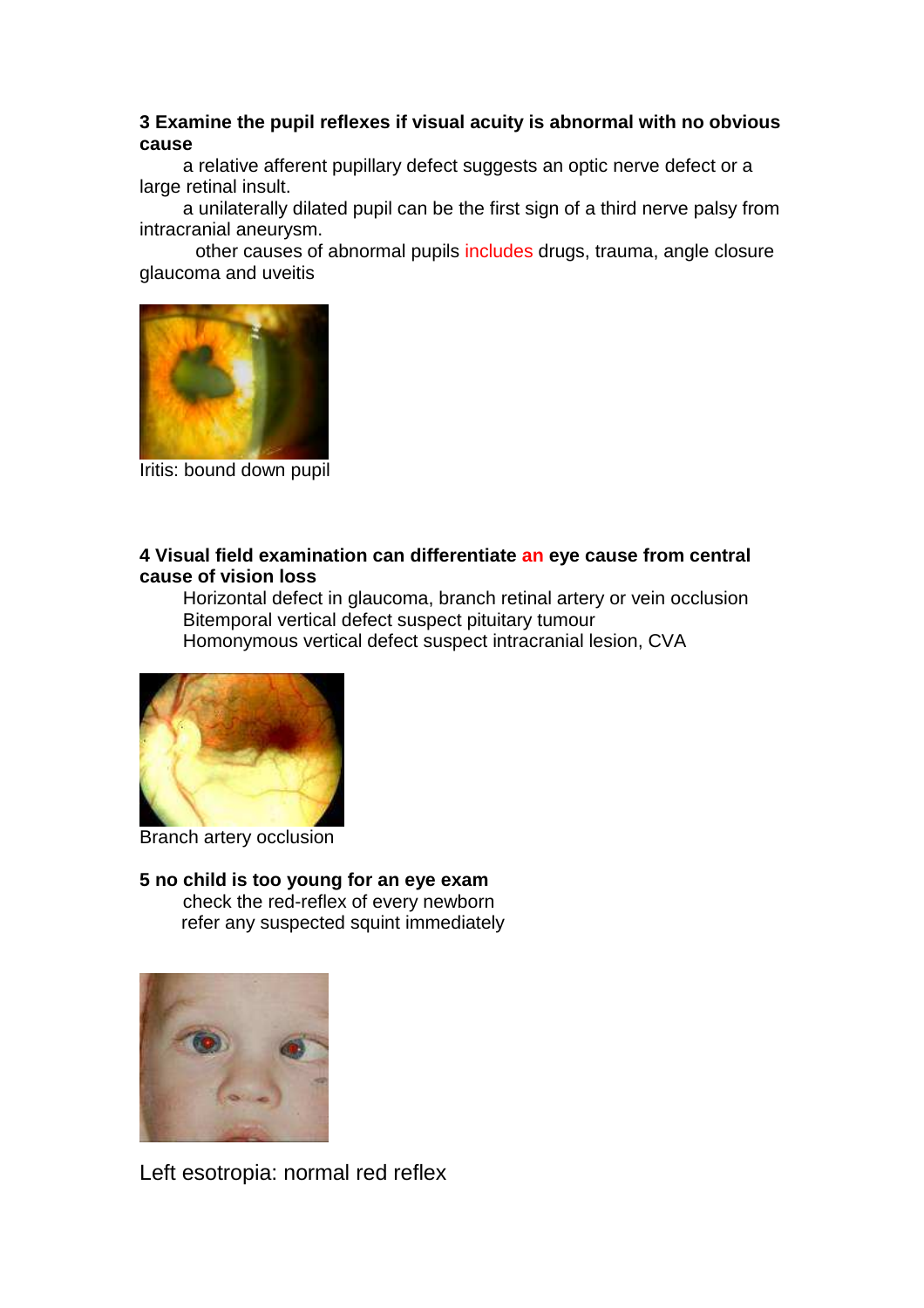## **Urgent ophthalmic conditions**

#### **6 sudden loss or blurring of vision is an emergency**

 always exclude temporal arteritis (headache, jaw claudication, scalp tenderness, constitutional symptoms, relative afferent pupil defect, raised ESR, CRP) because of immediate risk to other eye

 other causes are retinal artery or vein occlusion, vitreous and macular haemorrhage, retinal detachment (vision loss preceded by floaters and flashes) and optic nerve ischaemia.

Distortion of vision may indicate macular disease



Age related macular disease

#### **7 transient blindness can be serious**

 temporal arteritis carotid artery disease exclude migraine aura



Retinal arteriole embolus

#### **8 never ignore new onset diplopia**

 binocular diplopia can be the first sign of temporal arteritis or posterior communicating artery aneurysm.

low threshold for imaging



Temporal arteritis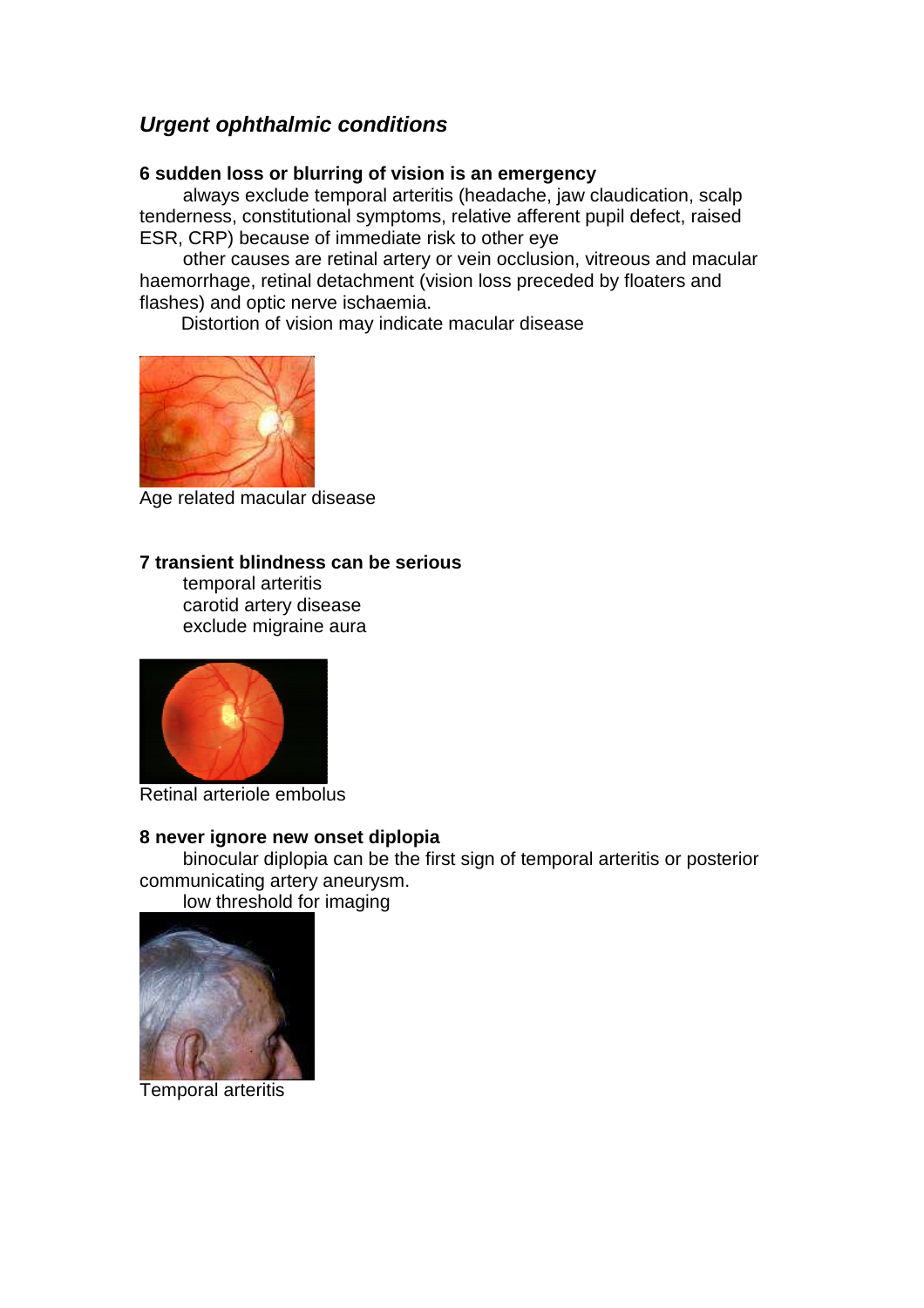## **9 orbital cellulitis is a life threatening infection**

 pain on eye movement is often the first sign of orbital involvement in a patient with lid swelling and redness.

 Late signs include proptosis, diplopia, and relative afferent pupillary defect.



Orbital cellulitis: orbital foreign body

#### **10 headaches are rarely due to a refractive cause**

 ocular causes - examine for acute angle closure crisis and iritis extra-ocular causes - examine for papilloedema, visual field defects and temporal arteritis



Papilloedema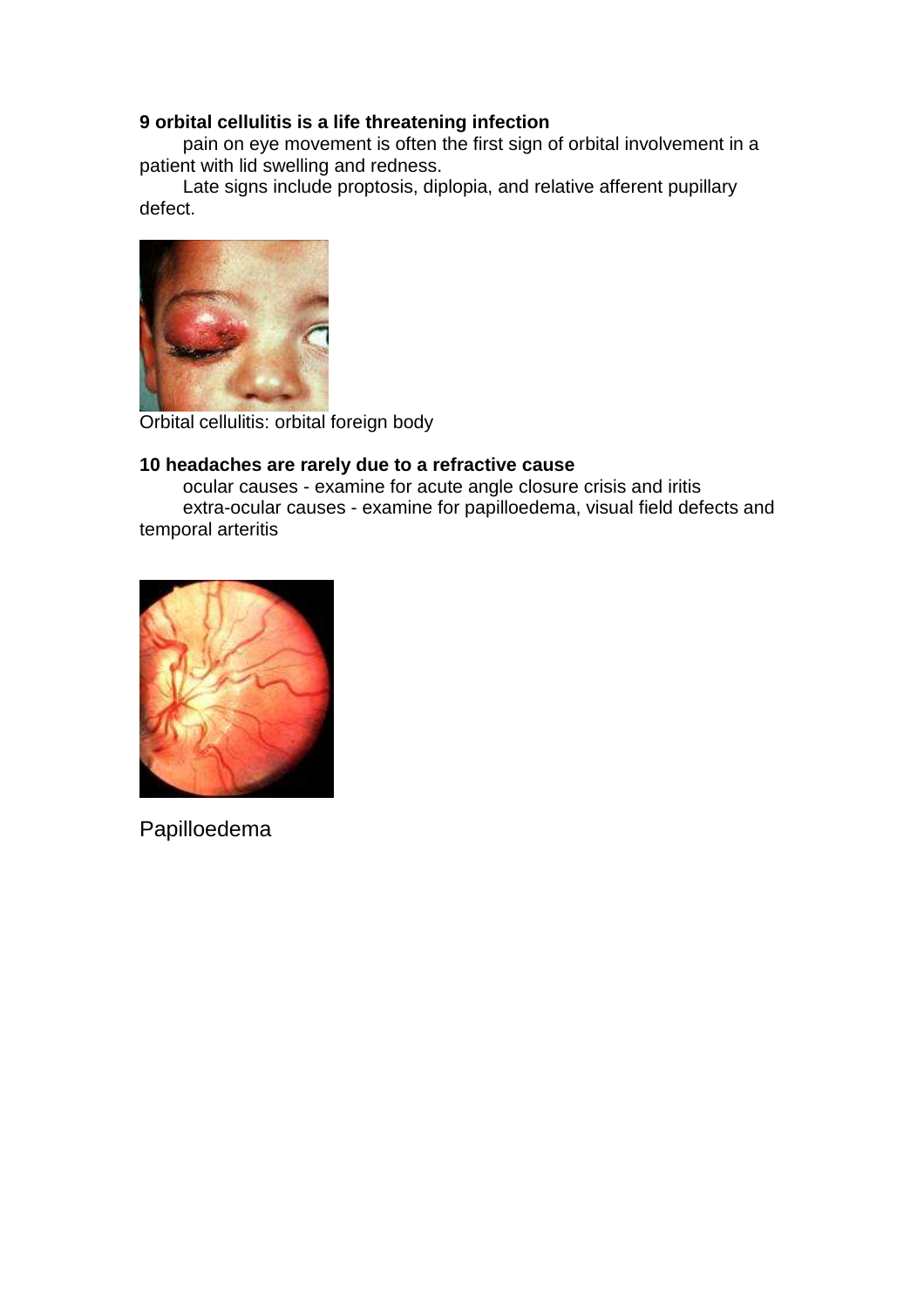## **Trauma**

#### **11 always irrigate chemical burns**

 immediately irrigate copiously with water for 15 minutes (instill local anaesthesia to assist)

immediate referral



Recent alkali burn

#### **12 A penetrating eye injury is an emergency**

 cover with an eye shield, nil by mouth, and refer. Do not instill any drops or ointment if penetrating injury suspected.



Penetrating eye injury: ointment within eye

## **13 Do not remove all ocular foreign bodies**

do not remove corneal foreign bodies that are deep central. Do not remove penetrating foreign bodies suspect intraocular foreign body if history of hammering or high-speed

injury



Penetrating foreign body through cornea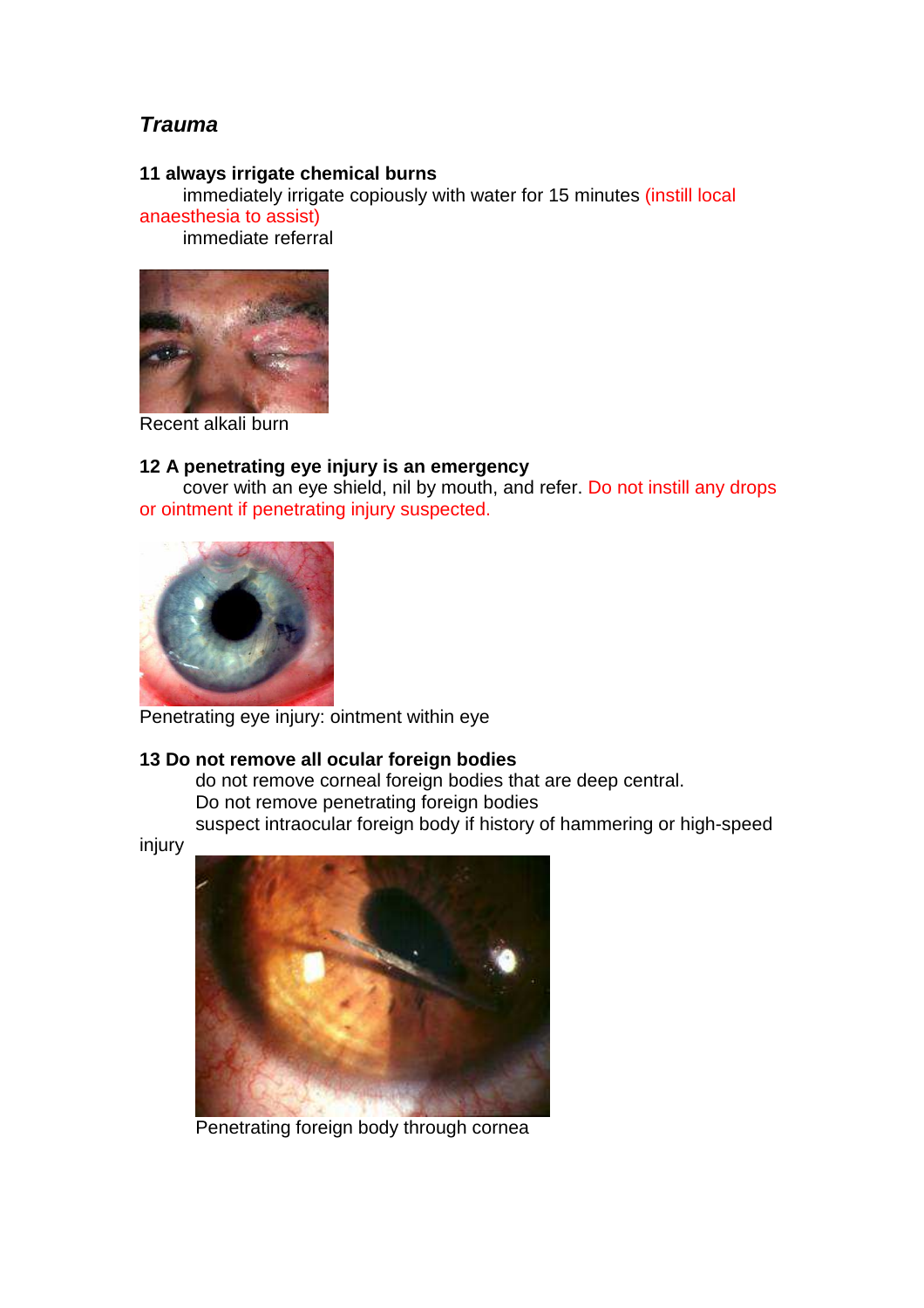### **14 a corneal abrasion should improve in 24 hours if the cause is removed**

evert the eyelid to exclude foreign body and check conjunctival fornices exclude corneal ulcer (white infiltrate, common in contact lens wearer) use antibiotic ointment consider padding if pain is severe review daily until lesion heals



Subtarsal foreign body

#### **15 eye injury needs to be excluded in facial and lid injury**

 eye lid lacerations require accurate apposition of the lid margin do not excise eyelid skin

beware of inner canthal injury to lacrimal drainage system



Facial and eyelid lacerations: eyes needs attention first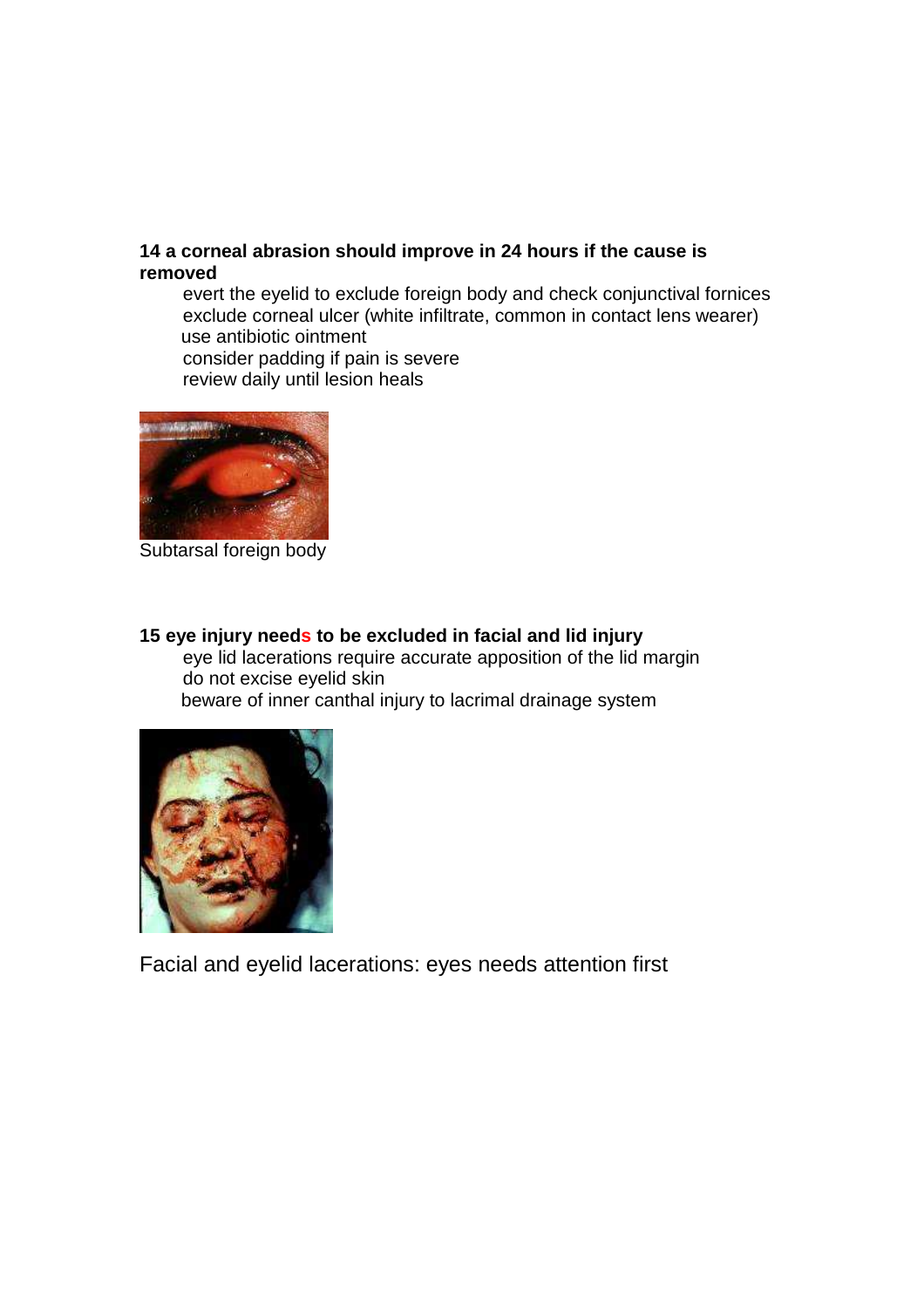## **Acute red eye**

#### **16 beware the unilateral red eye**

Common causes include foreign body, trauma, corneal ulcer, uveitis, acute glaucoma, herpes simplex keratitis or herpes zoster ophthalmicus (especially if nose involved).

 in herpes simplex, it may be relatively painless, with a history of recurrence

increasing redness or reduction in vision in any patient with recent intraocular surgery is intraocular infection until proven otherwise

#### if cause uncertain refer



Corneal foreign body

#### **17 Red eye examination can determine urgency**

Test vision first as the combination of reduced vision and red eye is an emergency

remove contact lens if present

 use local anaesthetic drops in examination of painful lesions, not for continued pain relief.

fluorescein highlights epithelial abrasions or ulcers

redness maximal around cornea may indicate intraocular inflammation

 less urgent: tarsal gland infections, subconjunctival haemorrhage in absence of trauma



Intraocular infection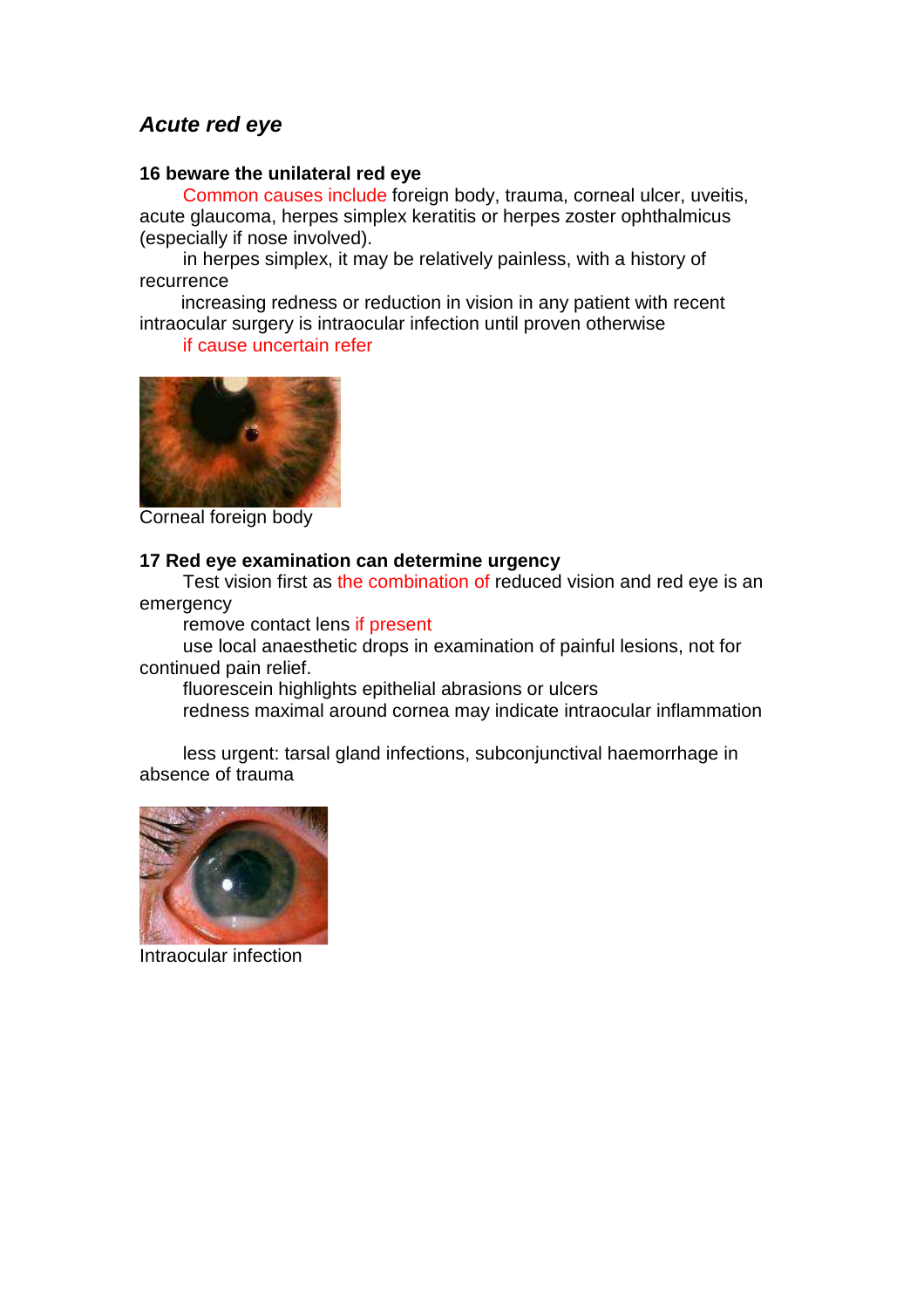#### **18 irritable eyes are often**

**dry** eyes if they burn and sting **blepharitis** if lids are red and raw **allergy** if itchy



Eye drop allergy

#### **19 conjunctivitis is almost always bilateral**

 usually self limiting and will resolve without antibiotics swollen pre-auricular node suggests viral or chlamydial cause always wash your hands after examination



Bacterial conjunctivitis

## **20 Topical steroid use should be limited and supervised**

Topical steroid induced glaucoma can lead to blindness. Do not allow prolonged use without ophthalmic supervision.

Topical steroids can promote herpes simplex corneal ulceration and fungal infection

Systemic steroids can induce cataract



Steroid promotion of herpetic ulceration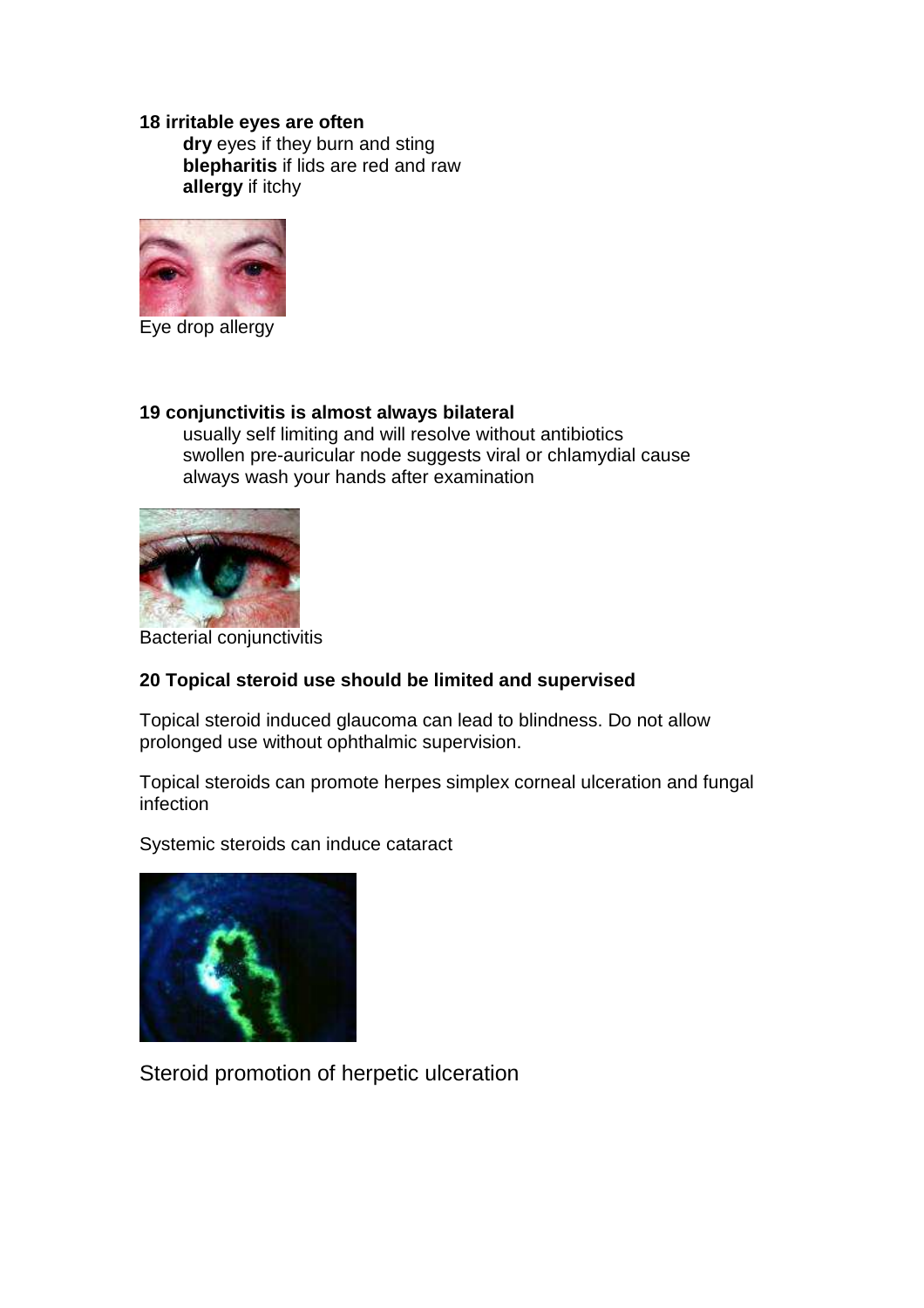## **Gradual vision loss**

#### **21 Early diagnosis and adherence to treatment are keys to glaucoma management**

Refer relatives of a patient with glaucoma for screening

 Ensure patients have a supply of glaucoma medication and promote compliance



Glaucoma optic neuropathy

#### **22 blindness in diabetes mellitus is largely preventable**

 tight glycaemic control, reducing lipid and blood pressure reduce the risk of retinopathy developing and progressing

 refer all patients with diabetes for retinopathy screening concurrent management of hypertension is critical



Refer as soon as diagnosed or suspected

### **23 Age-related macular degeneration may be treatable**

 Suspect age-related macular degeneration if gradual vision loss and distortion on Amsler grid. Sudden changes need urgent assessment.



Macular drusen: any vision disturbance is an emergency